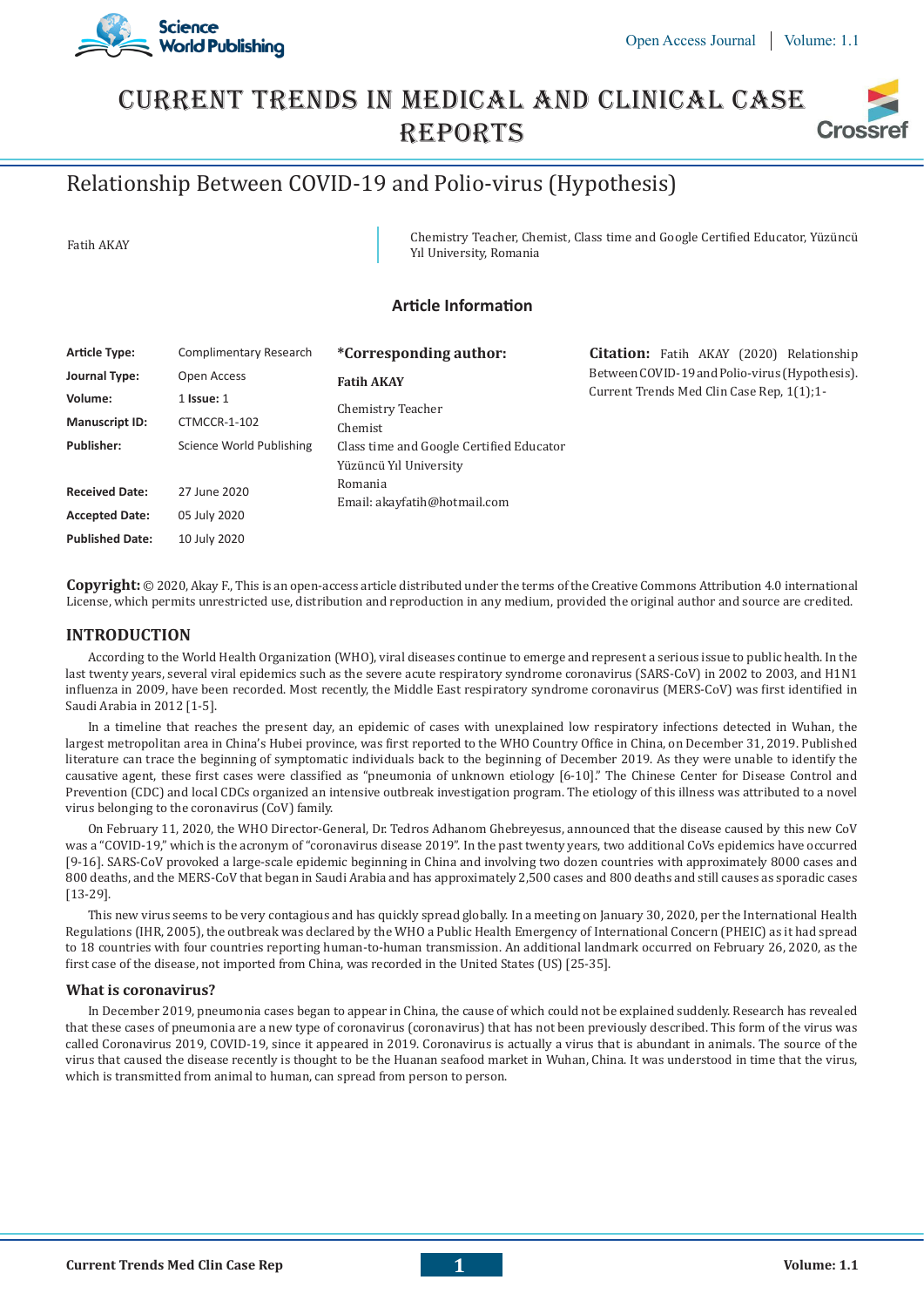

#### **Here you can see structure of corona virus**



#### **What is Polio?**

- Polio, or poliomyelitis, is a disabling and life-threatening disease caused by the polio virus.
- The virus spreads from person to person and can infect a person's spinal cord, causing paralysis (can't move parts of the body).

#### **Post-Polio Syndrome**

Post-polio syndrome (PPS) is a condition that can affect polio survivors decades after they recover from their initial polio virus infection. Most people who get infected with poliovirus (about 72 out of 100) will not have any visible symptoms. About 1 out of 4 people with polio virus infection will have flu-like symptoms that may include:



- Sore throat
- Fever
- **Tiredness**
- Nausea
- Headache
- Stomach pain

Jonas Edward Salk kept researching on the project for a continuous period of seven years. In 1955, he came up with a vaccine that became the first successful polio vaccine. A field trial was set to test the Salk's vaccine. The testing involved 20,000 medical physicians and practitioners, 64,000 school staff, and over 1.8 million school children. The field test was largely successful. On April 12, 1955, it was announced to the public that a polio vaccine had been successfully developed.

Why am I talking about Polio here because I have a theory. The reason why the corona virus does not make a lot of impact on children

is that most children and teens and other people that born after 1980 because after invited the polio vaccine . People who have had a polio vaccine are less affected by the corona virus. As I said this, I just don't have a lab to prove this theory for now.

The first was developed by Jonas Salk in 1952; the second was an oral vaccine developed by Albert Sabin. These 2 vaccines have eradicated polio from most countries and have reduced the worldwide incidence of polio from 350,000 cases in 1988 to just 1300 cases in 2007.

The National Center for Health Statistics estimates that more than 440,000 polio survivors in the United States may be at risk for post-polio syndrome (PPS), a condition that strikes polio survivors decades after they've recovered from an attack of the poliomyelitis virus. Various researchers estimate that PPS affects from 40 to 80 percent of polio survivors.

Common PPS symptoms include: muscle and joint weakness, fatigue, pain, muscle atrophy, difficulty breathing or swallowing, skeletal deformities, cold intolerance, and temporary interruptions of breathing while sleeping.

And this is explain Most people will get a mild infection with low symptoms

People with polio vaccine have stronger immune systems against corona virus, this is just my opinion. Perhaps polio vaccine may be effective against corona virus, scientists should research about it again .



If we based on the year when the polio vaccine was invented, this graph supports our theory.

#### **CONCLUSION**

People with polio vaccine have stronger immune systems against corona virus, this is just my opinion. Perhaps polio vaccine may be effective against corona virus, scientists should research about it again.

**Conflict of Interest**: Author not mentioned any conflict of interest

**Acknowledgements:** No Acknowledgements

#### **BIBLIOGRAPHY**

1. Perlman S, Netland J. Coronaviruses post-SARS: update on replication and pathogenesis. Nat. Rev. Microbiol. 2009 Jun;7(6):439-50. [PMC free article] [PubMed]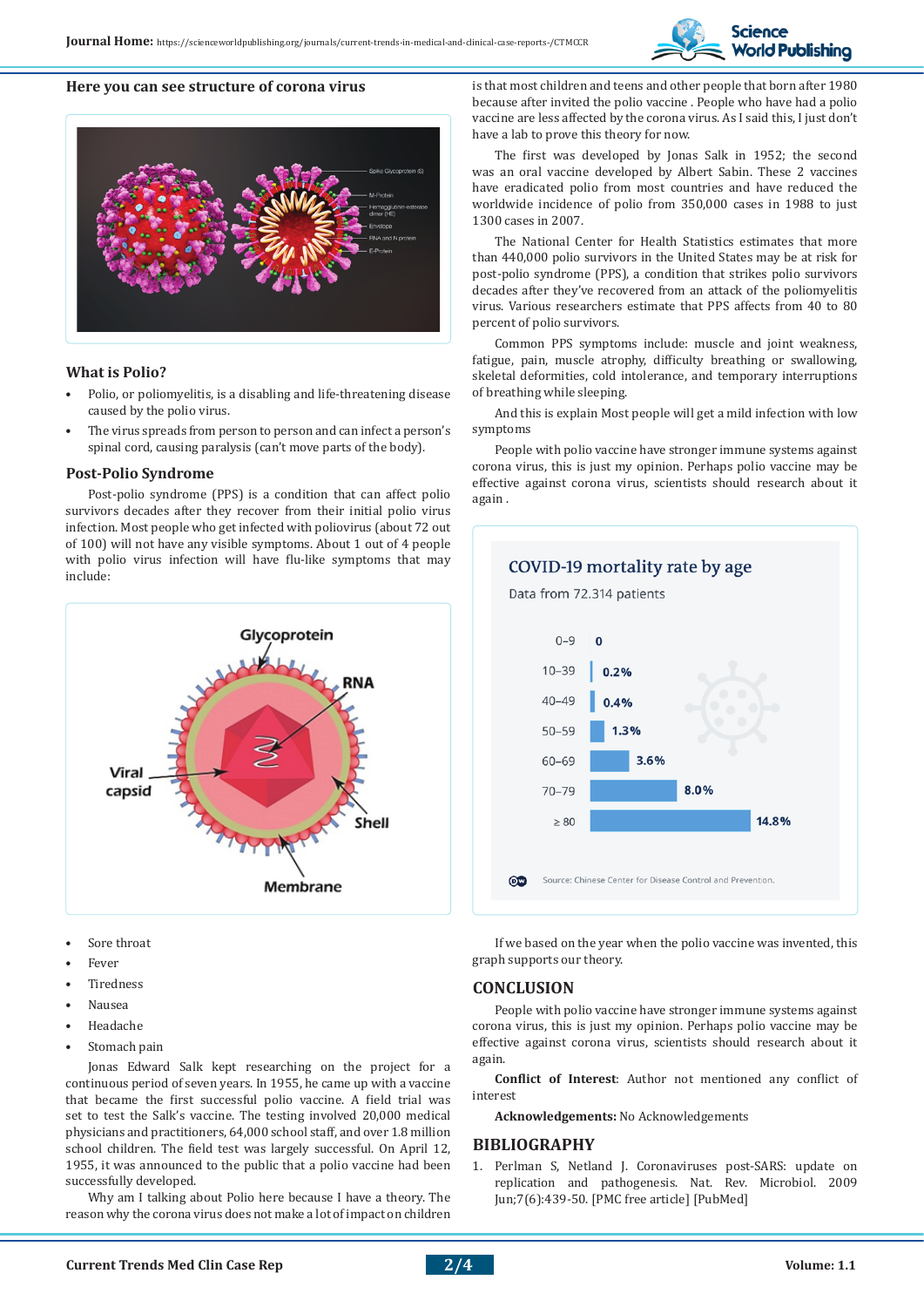

- 2. Chan JF, To KK, Tse H, Jin DY, Yuen KY. Interspecies transmission and emergence of novel viruses: lessons from bats and birds. Trends Microbiol. 2013 Oct;21(10):544-55. [PMC free article] [PubMed]
- 3. Chen Y, Liu Q, Guo D. Emerging coronaviruses: Genome structure, replication, and pathogenesis. J. Med. Virol. 2020 Apr;92(4):418- 423. [PMC free article] [PubMed]
- 4. Chan JF, Kok KH, Zhu Z, Chu H, To KK, Yuan S, Yuen KY. Genomic characterization of the 2019 novel human-pathogenic coronavirus isolated from a patient with atypical pneumonia after visiting Wuhan. Emerg Microbes Infect. 2020;9(1):221- 236. [PMC free article] [PubMed]
- 5. Guo ZD, Wang ZY, Zhang SF, Li X, Li L, Li C, Cui Y, Fu RB, Dong YZ, Chi XY, Zhang MY, Liu K, Cao C, Liu B, Zhang K, Gao YW, Lu B, Chen W. Aerosol and Surface Distribution of Severe Acute Respiratory Syndrome Coronavirus 2 in Hospital Wards, Wuhan, China, 2020. Emerging Infect. Dis. 2020 Apr 10;26(7) [PMC free article] [PubMed]
- 6. Lauer SA, Grantz KH, Bi Q, Jones FK, Zheng Q, Meredith HR, Azman AS, Reich NG, Lessler J. The Incubation Period of Coronavirus Disease 2019 (COVID-19) From Publicly Reported Confirmed Cases: Estimation and Application. Ann. Intern. Med. 2020 May 05;172(9):577-582. [PMC free article] [PubMed]
- 7. Li Q, Guan X, Wu P, Wang X, Zhou L, Tong Y, Ren R, Leung KSM, Lau EHY, Wong JY, Xing X, Xiang N, Wu Y, Li C, Chen Q, Li D, Liu T, Zhao J, Liu M, Tu W, Chen C, Jin L, Yang R, Wang Q, Zhou S, Wang R, Liu H, Luo Y, Liu Y, Shao G, Li H, Tao Z, Yang Y, Deng Z, Liu B, Ma Z, Zhang Y, Shi G, Lam TTY, Wu JT, Gao GF, Cowling BJ, Yang B, Leung GM, Feng Z. Early Transmission Dynamics in Wuhan, China, of Novel Coronavirus-Infected Pneumonia. N. Engl. J. Med. 2020 Mar 26;382(13):1199-1207. [PMC free article] [PubMed]
- 8. Bauch CT, Lloyd-Smith JO, Coffee MP, Galvani AP. Dynamically modeling SARS and other newly emerging respiratory illnesses: past, present, and future. Epidemiology. 2005 Nov;16(6):791- 801. [PubMed]
- 9. Lei J, Kusov Y, Hilgenfeld R. Nsp3 of coronaviruses: Structures and functions of a large multi-domain protein. Antiviral Res. 2018 Jan;149:58-74. [PMC free article] [PubMed]
- 10. Song W, Gui M, Wang X, Xiang Y. Cryo-EM structure of the SARS coronavirus spike glycoprotein in complex with its host cell receptor ACE2. PLoS Pathog. 2018 Aug;14(8):e1007236. [PMC free article] [PubMed]
- 11. Angeletti S, Benvenuto D, Bianchi M, Giovanetti M, Pascarella S, Ciccozzi M. COVID-2019: The role of the nsp2 and nsp3 in its pathogenesis. J. Med. Virol. 2020 Feb 21; [PMC free article] [PubMed]
- 12. Ciceri F, Beretta L, Scandroglio AM, Colombo S, Landoni G, Ruggeri A, Peccatori J, D'Angelo A, De Cobelli F, Rovere-Querini P, Tresoldi M, Dagna L, Zangrillo A. Microvascular COVID-19 lung vessels obstructive thromboinflammatory syndrome (MicroCLOTS): an atypical acute respiratory distress syndrome working hypothesis. Crit Care Resusc. 2020 Apr 15; [PubMed]
- 13. Conti P, Ronconi G, Caraffa A, Gallenga CE, Ross R, Frydas I, Kritas SK. Induction of pro-inflammatory cytokines (IL-1 and IL-6) and lung inflammation by Coronavirus-19 (COVI-19 or SARS-CoV-2): anti-inflammatory strategies. J. Biol. Regul. Homeost. Agents. 2020 Mar 14;34(2) [PubMed]
- 14. Tian S, Hu W, Niu L, Liu H, Xu H, Xiao SY. Pulmonary Pathology of Early-Phase 2019 Novel Coronavirus (COVID-19) Pneumonia in Two Patients With Lung Cancer. J Thorac Oncol. 2020 May;15(5):700-704. [PMC free article] [PubMed]
- 15. Zhang H, Zhou P, Wei Y, Yue H, Wang Y, Hu M, Zhang S, Cao T, Yang C, Li M, Guo G, Chen X, Chen Y, Lei M, Liu H, Zhao J, Peng P, Wang CY, Du R. Histopathologic Changes and SARS-CoV-2 Immunostaining in the Lung of a Patient With COVID-19. Ann. Intern. Med. 2020 May 05;172(9):629-632. [PMC free article] [PubMed]
- 16. Menter T, Haslbauer JD, Nienhold R, Savic S, Hopfer H, Deigendesch N, Frank S, Turek D, Willi N, Pargger H, Bassetti S, Leuppi JD, Cathomas G, Tolnay M, Mertz KD, Tzankov A. Post-mortem examination of COVID19 patients reveals diffuse alveolar damage with severe capillary congestion and variegated findings of lungs and other organs suggesting vascular dysfunction. Histopathology. 2020 May 04; [PubMed]
- 17. Huang C, Wang Y, Li X, Ren L, Zhao J, Hu Y, Zhang L, Fan G, Xu J, Gu X, Cheng Z, Yu T, Xia J, Wei Y, Wu W, Xie X, Yin W, Li H, Liu M, Xiao Y, Gao H, Guo L, Xie J, Wang G, Jiang R, Gao Z, Jin Q, Wang J, Cao B. Clinical features of patients infected with 2019 novel coronavirus in Wuhan, China. Lancet. 2020 Feb 15;395(10223):497- 506. [PMC free article] [PubMed]
- 18. Wu Z, McGoogan JM. Characteristics of and Important Lessons From the Coronavirus Disease 2019 (COVID-19) Outbreak in China: Summary of a Report of 72 314 Cases From the Chinese Center for Disease Control and Prevention. JAMA. 2020 Feb 24; [PubMed]
- 19. Kogan A, Segel MJ, Ram E, Raanani E, Peled-Potashnik Y, Levin S, Sternik L. Acute Respiratory Distress Syndrome following Cardiac Surgery: Comparison of the American-European Consensus Conference Definition versus the Berlin Definition. Respiration. 2019;97(6):518-524. [PubMed]
- 20. Singer M, Deutschman CS, Seymour CW, Shankar-Hari M, Annane D, Bauer M, Bellomo R, Bernard GR, Chiche JD, Coopersmith CM, Hotchkiss RS, Levy MM, Marshall JC, Martin GS, Opal SM, Rubenfeld GD, van der Poll T, Vincent JL, Angus DC. The Third International Consensus Definitions for Sepsis and Septic Shock (Sepsis-3). JAMA. 2016 Feb 23;315(8):801-10. [PMC free article] [PubMed]
- 21. Seymour CW, Kennedy JN, Wang S, Chang CH, Elliott CF, Xu Z, Berry S, Clermont G, Cooper G, Gomez H, Huang DT, Kellum JA, Mi Q, Opal SM, Talisa V, van der Poll T, Visweswaran S, Vodovotz Y, Weiss JC, Yealy DM, Yende S, Angus DC. Derivation, Validation, and Potential Treatment Implications of Novel Clinical Phenotypes for Sepsis. JAMA. 2019 May 28;321(20):2003-2017. [PMC free article] [PubMed]
- 22. Matics TJ, Sanchez-Pinto LN. Adaptation and Validation of a Pediatric Sequential Organ Failure Assessment Score and Evaluation of the Sepsis-3 Definitions in Critically Ill Children. JAMA Pediatr. 2017 Oct 02;171(10):e172352. [PMC free article] [PubMed]
- 23. Yang AP, Liu JP, Tao WQ, Li HM. The diagnostic and predictive role of NLR, d-NLR and PLR in COVID-19 patients. Int. Immunopharmacol. 2020 Apr 13;84:106504. [PMC free article] [PubMed]
- 24. Gattinoni L, Coppola S, Cressoni M, Busana M, Rossi S, Chiumello D. COVID-19 Does Not Lead to a "Typical" Acute Respiratory Distress Syndrome. Am. J. Respir. Crit. Care Med. 2020 May 15;201(10):1299-1300. [PMC free article] [PubMed]
- 25. Hui DS, Chow BK, Lo T, Tsang OTY, Ko FW, Ng SS, Gin T, Chan MTV. Exhaled air dispersion during high-flow nasal cannula therapy *versus* CPAP *via* different masks. Eur. Respir. J. 2019 Apr;53(4) [PubMed]
- 26. Wu CN, Xia LZ, Li KH, Ma WH, Yu DN, Qu B, Li BX, Cao Y. Highflow nasal-oxygenation-assisted fibreoptic tracheal intubation in critically ill patients with COVID-19 pneumonia: a prospective randomised controlled trial. Br J Anaesth. 2020 Mar 19; [PMC free article] [PubMed]
- 27. Cao B, Wang Y, Wen D, Liu W, Wang J, Fan G, Ruan L, Song B, Cai Y, Wei M, Li X, Xia J, Chen N, Xiang J, Yu T, Bai T, Xie X, Zhang L, Li C, Yuan Y, Chen H, Li H, Huang H, Tu S, Gong F, Liu Y, Wei Y, Dong C, Zhou F, Gu X, Xu J, Liu Z, Zhang Y, Li H, Shang L, Wang K, Li K, Zhou X, Dong X, Qu Z, Lu S, Hu X, Ruan S, Luo S, Wu J, Peng L, Cheng F, Pan L, Zou J, Jia C, Wang J, Liu X, Wang S, Wu X, Ge Q, He J, Zhan H, Qiu F, Guo L, Huang C, Jaki T, Hayden FG, Horby PW, Zhang D, Wang C. A Trial of Lopinavir-Ritonavir in Adults Hospitalized with Severe